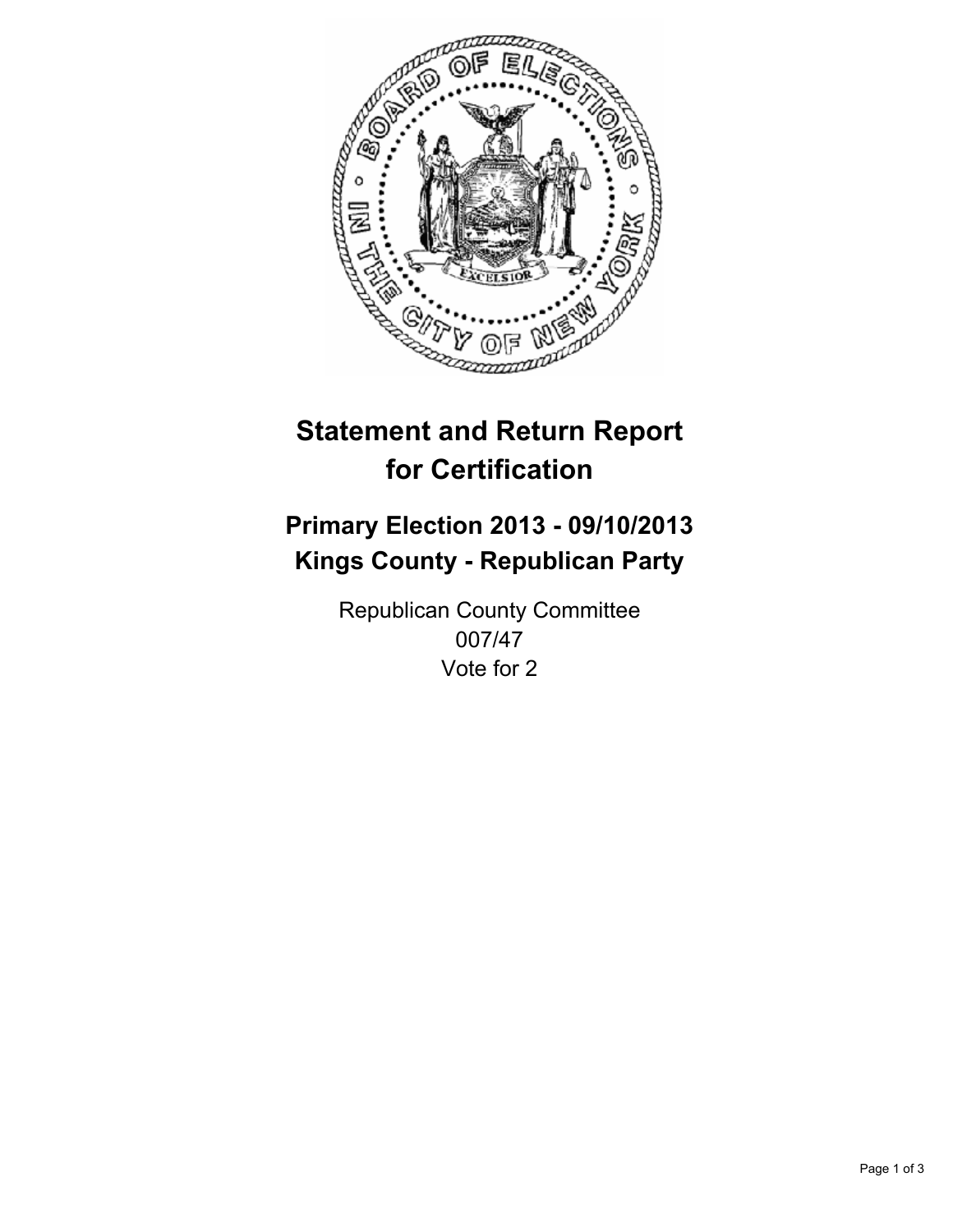

### **Assembly District 47**

| <b>EMERGENCY</b>      | 0        |
|-----------------------|----------|
| ABSENTEE/MILITARY     |          |
| <b>FEDERAL</b>        | 0        |
| SPECIAL PRESIDENTIAL  | $\Omega$ |
| <b>AFFIDAVIT</b>      |          |
| <b>CANDACE BRYANT</b> | 10       |
| CARMELA ZAMBITO       |          |
| DOMINICK L. RIZZO     | 6        |
| JOSEPH D. TRENTACOSTA | 4        |
| <b>Total Votes</b>    | 27       |
|                       |          |